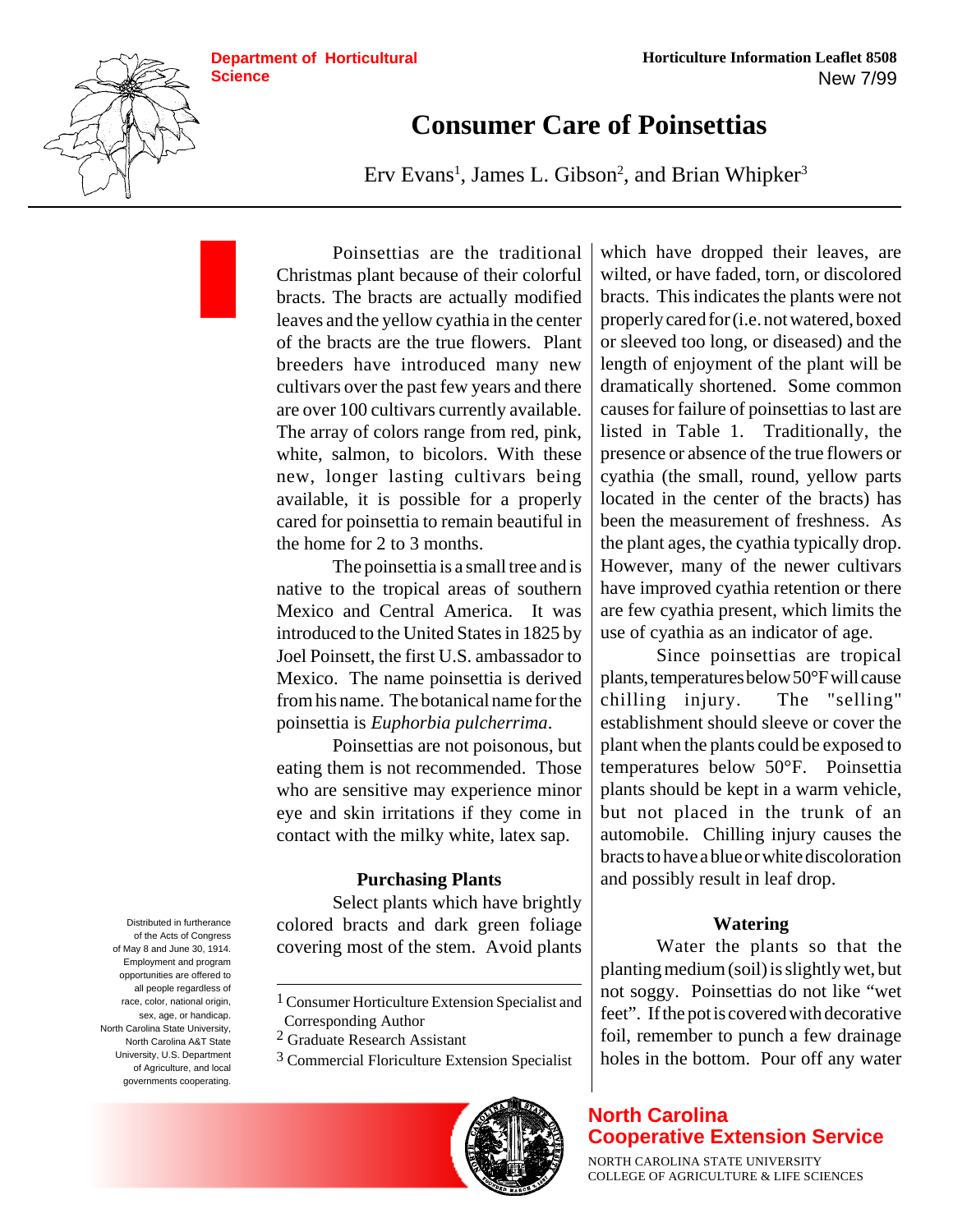| Table 1. Why poinsettias fail to last in the home environment.                 |                                                                                                          |
|--------------------------------------------------------------------------------|----------------------------------------------------------------------------------------------------------|
| <b>Symptoms</b>                                                                | <b>Possible Cause(s)</b>                                                                                 |
| Lower leaves turning yellow and<br>dropping; roots appear white and<br>healthy | 1. Inadequate watering<br>2. Low light conditions<br>3. Plants were boxed or sleeved too long (Epinasty) |
| Lower leaves turning yellow and<br>dropping; roots discolored                  | 1. Root rot caused by overwatering or allowing<br>water to remain in the saucer                          |
| Small, round cyathia (true<br>flowers) in the center of the<br>bracts drop     | 1. Low light conditions<br>2. Aged plants<br>3. Cultivar with few cyathia                                |
| Bracts fade in color                                                           | 1. The plant has aged<br>2. Temperatures too warm $(>75^{\circ} \text{ F})$<br>3. Low light conditions   |
| Bracts with blue or white<br>discoloration                                     | 1. Chilling injury. Plants exposed to $\langle 50^\circ \text{F} \rangle$                                |

## **Table 1. Why poinsettias fail to last in the home environment.**

which collects in the saucer. Poinsettias cannot tolerate drying out, which can cause premature leaf drop. Drought is the most common reason that poinsettias fail to last. If the plant has been in your home for over 30 days, a half strength fertilizer solution should be applied monthly.

#### **Temperature**

The optimal daytime temperatures for maintaining poinsettia quality is 70° to 75°F. Avoid temperatures above 75°F because this will cause premature bract fading and leaf drop. Lowering the night temperatures to 60° to 65°F helps to maintain bract coloration. Avoid temperatures below 55°F because this will result in chilling injury. Also avoid placing the plants in cold, drafty locations, by heating vents, or on top of appliances.

## **Light**

Place the plant in a well lighted area of the house to maintain good bract color and avoid leaf drop. Plants can be placed in direct sunlight (south, east, or west exposure), but a sunny location increases the water demands of the plant. Avoid letting the plant touch cold windowpanes because chilling injury can occur.

#### **Reflowering**

If desired poinsettias can be reflowered. Although it may be easier to compost your plant and purchase a new one the following Christmas. If you plan to keep a poinsettia plant, care for it as you would any houseplant. Place it in a sunny location, water as needed, and

apply a half strength fertilizer solution monthly.

After the last chance of frost has past, cut back the stems to 3 to 4 inches to promote new growth. Repot the plant in a slightly larger container. If more than one plant was in the original container, separate each plant into its own individual pot. Water the plants thoroughly after replanting. Initially place the plant outdoors in a semi-sunny location for 2 weeks so it can become acclimated to the higher light conditions before moving it into full sun. Fertilize the plant with a complete-analysis, water soluble fertilizer (such as 20-10-20) every 2 weeks. Pinch the plant back to 2 or 3 leaves per shoot if it becomes too large. Prune out extra shoots if the canopy is too crowded. Move the plant indoors before the weather turns cool in the fall (night temperatures below 60°F).

Long nights (short days) promotes flowering of poinsettias. Starting the last week of September or the first week of October, provide the plant with at least 13 hours of *uninterrupted darkness*. Exposing the plant to any light (car lights, turning on the room light, etc.) during the night's darkness period will cause a delay in flowering. In general, interrupting the darkness will add an additional day before the plant flowers. Plants can be placed in a closet, box, or limited